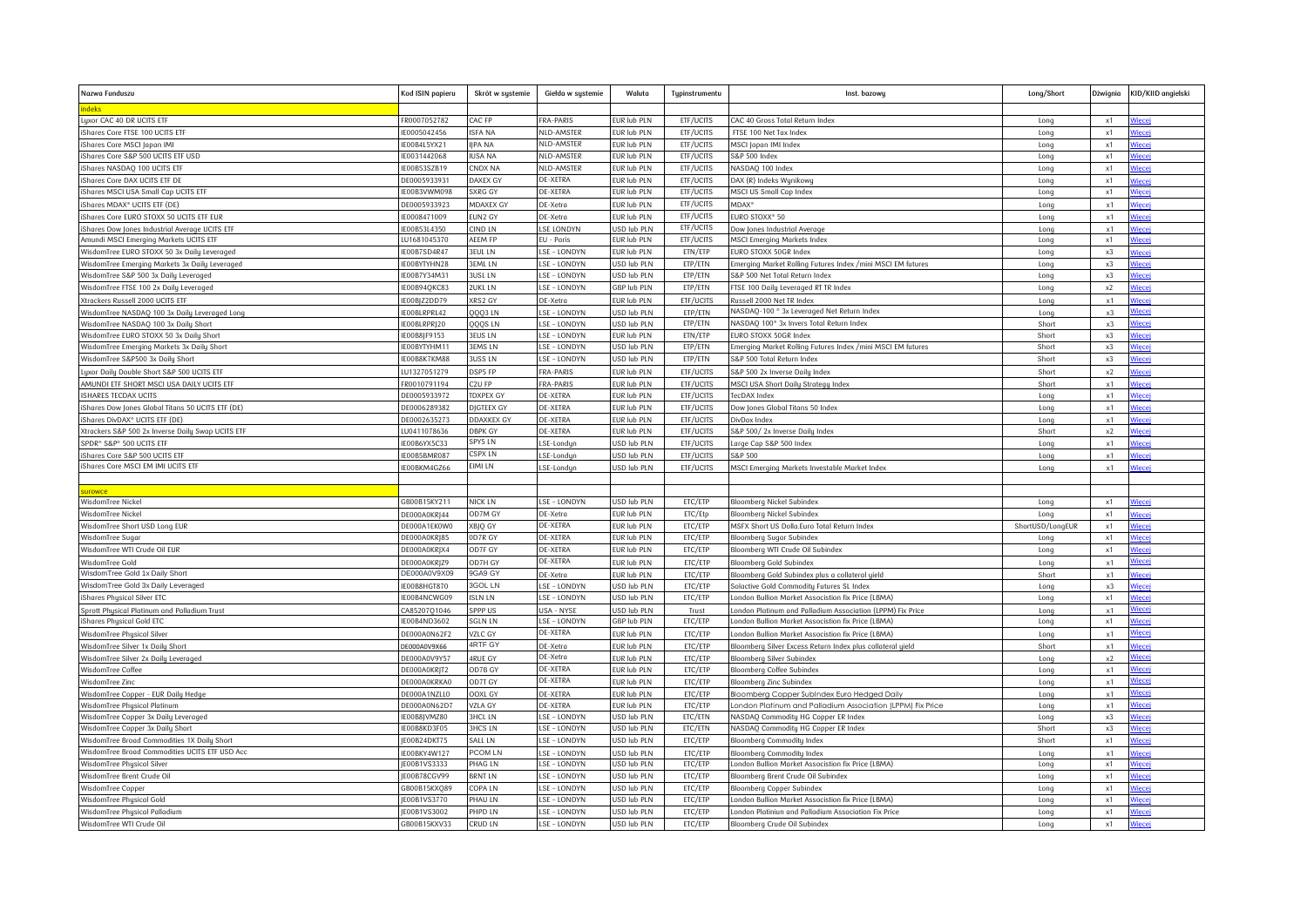| WisdomTree WTI Crude Oil 1x Daily Short                             | E00B24DK975  | SOIL LN            | <b>SE-LONDYN</b> | USD lub PLN        | ETC/ETP          | Bloomberg Crude Oil Subindex                                  | Short       | x1         | <u>liecej</u> |
|---------------------------------------------------------------------|--------------|--------------------|------------------|--------------------|------------------|---------------------------------------------------------------|-------------|------------|---------------|
| WisdomTree Wheat                                                    | 6800B15KY765 | <b>WEAT LN</b>     | SE - LONDYN      | <b>SD lub PLN</b>  | ETC/ETP          | Bloomberg Wheat Subindex                                      | Long        | $\times$ 1 | /iecei        |
| WisdomTree Physical Platinum                                        | E00B1VS2W53  | <b>HPT LN</b>      | LSE - LONDYN     | <b>SD lub PLN</b>  | ETC/ETP          | London Platinum and Palladium Association (LPPM) Fix Price    | Long        | x1         | Viecej        |
| WisdomTree Aluminium                                                | 6800B15KXN58 | ALUM LN            | LSE - LONDYN     | <b>SD lub PLN</b>  | ETC/ETP          | Bloomberg Alumininum Subindex                                 | Long        | x1         | <u>liecei</u> |
| WisdomTree Corn                                                     | 6800B15KXS04 | CORN LN            | LSE - LONDYN     | <b>SD lub PLN</b>  | ETC/ETP          | Bloomberg Corn Subindex                                       | Long        | x1         | liecej        |
| WisdomTree Agriculture                                              | 6800B15KYH63 | AIGA LN            | LSE - LONDYN     | <b>SD lub PLN</b>  | ETC/ETP          | Bloomberg Agricluture Subindex                                | Long        | X1         | Viecei        |
| WisdomTree Leed                                                     | E00B2QY0436  | LEED LN            | LSE - LONDYN     | <b>SD lub PLN</b>  | ETC/ETP          | Bloomberg Leed Subindex                                       | Long        | x1         | lięcej        |
| <b>Sprott Pusical Silver Trust</b>                                  | CA85207K1075 | PSLV UN            | USA - NYSE       | JSD lub PLN        | Trust            | London Bullion Market Association Fix Price (LBMA)            | Long        | x1         | liecei        |
| Sprott Physical Gold Trust                                          | CA85207H1047 | PHYS UN            | JSA - NYSE       | <b>SD lub PLN</b>  | Trust            | ondon Bullion Market Association Fix Price (LBMA)             | Long        | x1         | <b>liecei</b> |
| WisdomTree Natural Gas                                              | 6800B15KY104 | <b>VGAS LN</b>     | LSE - LONDYN     | <b>SD lub PLN</b>  | ETC/ETP          | Bloomberg Natural Gas Index                                   | Long        | x1         | <b>liecei</b> |
| WisdomTree Natural Gas 3x Daily Short                               | E00B76BRD76  | <b>3NGS LN</b>     | LSE - LONDYN     | <b>SD lub PLN</b>  | ETC/ETP          | Solactive Natural Gas Commodity Futures SL Index              | Short       | x3         |               |
| WisdomTree Cocor                                                    | E00B2OXZK10  | COCO LN            | SE - LONDYN      | <b>SD lub PLN</b>  | FTC/FTP          | Bloomberg Cocog Index                                         | Long        | x1         | <b>liece</b>  |
| WisdomTree Carbon                                                   | E00BP2PWW32  | CARB LN            | <b>SE-LONDYN</b> | <b>SD lub PLN</b>  | ETC/ETP          | Solactive Carbon Emission Allowances Rolling Futures Index    | Long        | x1         | liece         |
| WisdomTree Softs                                                    | E000A0KRKL7  | OD74 GY            | E-Xetra          | UR lub PLN         | ETC/ETP          | Bloomberg Softs Subindex Total Return                         | Long        | x1         | liece         |
| WisdomTree Gasoline                                                 | DE000A0KRJY2 | OD7G GY            | DE-Xetra         | UR lub PLN         | ETC/ETP          | Bloomberg Unleaded Gasoline Subindex                          | Long        | x1         | liece         |
| WisdomTree Live Cattle                                              | DE000A0KRJ28 | OD7K GY            | DE-Xetra         | UR lub PLN         | ETC/ETP          | Bloomberg Live Cattle Subindex                                | Long        | x1         | liece         |
| <b>Gold Bullion Securities</b>                                      | DE000A0LP781 | GG9B GY            | DE-Xetra         | UR lub PLN         | ETC/ETP          | Spot Gold Price Index                                         | Long        | x1         |               |
| <b>NisdomTree Grains</b>                                            | DE000A0KRKF9 | OD7Y GY            | DE-Xetra         | UR lub PLN         | ETC/ETP          |                                                               |             | x1         |               |
|                                                                     |              |                    |                  |                    |                  | <b>Bloomberg Grains Subindex</b>                              | Long        |            |               |
| ektor                                                               |              |                    |                  |                    |                  |                                                               |             |            |               |
|                                                                     |              |                    |                  |                    |                  |                                                               |             |            |               |
| iShares Automation & Robotics UCITS ETF                             | E00BYZK4552  | RBOT LN            | <b>SE LONDYN</b> | JSD lub PLN        | ETF/UCITS        | STOXX Global Automation & Robotics Index                      | Long        | x1         | <b>Jiec</b>   |
| iShares S&P 500 Energy Sector UCITS ETF                             | E00B42NKO00  | <b>UES LN</b>      | <b>SE LONDYN</b> | <b>SD lub PLN</b>  | ETF/UCITS        | S&P 500 Capped 35/20 Energy Index                             | Long        | x1         |               |
| Shares Ageing Population UCITS ETF                                  | E00BYZK4669  | AGED LN            | SE LONDYN        | <b>SD lub PLN</b>  | ETF/UCITS        | STOXX Global Ageing Population Index                          | Long        | x1         | 'iece         |
| iShares S&P 500 Information Technology Sector UCITS ETF             | E00B3WJKG14  | UIT LN             | <b>SE LONDYN</b> | JSD lub PLN        | ETF/UCITS        | S&P 500 Capped 35/20 Information Technology Index             | Long        | x1         | <i>l</i> iece |
| iShares S&P 500 Financials Sector UCITS ETF                         | E00B4JNQZ49  | UFS LN             | LSE LONDYN       | JSD lub PLN        | ETF/UCITS        | S&P 500 Capped 35/20 Financials Index                         | Long        | x1         | Viece         |
| iShares MSCI ACWI UCITS ETF                                         | E00B6R52259  | SSAC <sub>LN</sub> | <b>SE LONDYN</b> | <b>SD lub PLN</b>  | ETF/UCITS        | MSCI ACWI Index                                               | Long        | x1         | liece         |
| iShares Global Infrastructure UCITS ETF                             | E00B1FZS467  | FNR LN             | <b>SE LONDYN</b> | <b>SD lub PLN</b>  | ETF/UCITS        | FTSE Global Core Infrastructure Index                         | Long        | x1         | Viece         |
| iShares Oil & Gas Exploration & Production UCITS ETF                | E00B6R51Z18  | SPOG <sub>LN</sub> | SE LONDYN        | <b>ISD lub PLN</b> | ETF/UCITS        | S&P Producers Oil and Gas Exploration & Production Index      | Long        | x1         |               |
| iShares Global Timber & Forestry UCITS ETF                          | E00B27YCF74  | WOOD LN            | <b>SE LONDYN</b> | JSD lub PLN        | ETF/UCITS        | S&P Global Timber & Forestry Index                            | Long        | x1         | liece         |
| iShares S&P 500 Consumer Staples Sector UCITS ETF                   | E00B40B8R38  | UCS LN             | <b>SE LONDYN</b> | <b>SD lub PLN</b>  | ETF/UCITS        | S&P 500 Capped 35/20 Consumer Staples Index                   | Long        | x1         | liece         |
| Shares S&P 500 Communication Sector UCITS ETF                       | E00BDDRF478  | UCM LN             | SE LONDYN        | <b>SD lub PLN</b>  | ETF/UCITS        | S&P 500 Capped 35/20 Communication Services Index             | Long        | x1         | liece         |
| iShares Agribusiness UCITS ETF                                      | E00B6R52143  | SPAG LN            | <b>SE LONDYN</b> | JSD lub PLN        | ETF/UCITS        | S&P Commodity Producers Agribusiness                          | Long        | x1         | liece         |
| iShares Digital Security UCITS ETF                                  | E00BG0J4C88  | LOCK LN            | LSE LONDYN       | <b>SD lub PLN</b>  | ETF/UCITS        | STOXX Global Digital Security Index                           | Long        | x1         |               |
| iShares S&P 500 Utilities Sector UCITS ETF                          | E00B4KBBD01  | IUUS LN            | <b>SE LONDYN</b> | <b>SD lub PLN</b>  | ETF/UCITS        | S&P 500 Capped 35/20 Utilities                                | Long        | x1         | liece         |
| iShares Nasdag US Biotechnology UCITS ETF                           | E00BYXG2H39  | <b>BTECLN</b>      | <b>SE LONDYN</b> | <b>SD lub PLN</b>  | ETF/UCITS        | NASDAO Biotechnology Index (Net Total Return)                 | Long        | x1         | <b>liece</b>  |
| iShares Electric Vehicles and Driving Technology UCITS ETH          | E00BGL86Z12  | <b>CARLN</b>       | <b>SE LONDYN</b> | <b>SD lub PLN</b>  | ETF/UCITS        | STOXX Global Electric Vehicles & Driving Technology NET Index | Long        | x1         |               |
| iShares S&P U.S. Banks UCITS ETF                                    | E00BD3V0B10  | <b>BNKSLN</b>      | <b>SE LONDYN</b> | <b>SD lub PLN</b>  | ETF/UCITS        | S&P 900 Banks (Industry) 7/4 Capped Index                     | Long        | x1         | 'iece         |
| iShares Global Water UCITS ETF                                      | E00B1TXK627  | H <sub>20</sub> LN | <b>SE LONDYN</b> | <b>SD lub PLN</b>  | ETF/UCITS        | S&P Global Water Index                                        | Long        | x1         | Viece         |
| Shares Gold Producers UCITS ETH                                     | 00B6R52036   | SPGP LN            | SE LONDYN        | SD lub PLN         | ETF/UCITS        | S&P Commodity Producers Gold Inde                             | Long        | x1         |               |
| iShares Global Clean Energy UCITS ETF                               | E00B1XNHC34  | <b>INRG LN</b>     | <b>SE LONDYN</b> | <b>GBP</b> lub PLN | ETF/UCITS        | S&P Global Clean Energy Index                                 | Long        | x1         | liece         |
| iShares Digital Security UCITS ETF                                  | 00BG0J4841   | SHLD LN            | SE LONDYN        | <b>SD lub PLN</b>  | ETF/UCITS        | STOXX Global Digital Security Index                           | Long        | x1         | Viece         |
| WisdomTree Battery Solutions UCITS ETF Acc USD                      | E00BKLF1R75  | VOLT LN            | <b>SE LONDYN</b> | <b>SD lub PLN</b>  | ETF/UCITS        | WisdomTree Battery Solution Index                             | Long        | x1         |               |
| WisdomTree Cloud Computing UCITS ETF - USD Acc                      | E00BJGWQN72  | <b>NCLD LN</b>     | <b>SE LONDYN</b> | <b>SD lub PLN</b>  | ETF/UCITS        | BVP Nasdaq Emerging Cloud NTR Index                           | Long        | x1         |               |
| WisdomTree Artificial Intelligence UCITS ETF - USD Acc              | E00BDVPNG13  | <b>WTAI LN</b>     | <b>SE LONDYN</b> | <b>SD lub PLN</b>  | ETF/UCITS        | Nasdag CTA Artificial Intelligence NTR Index                  | Long        | x1         | <b>Viece</b>  |
| WisdomTree Cybersecurity UCITS ETF - USD Acc                        | E00BLPK3577  | <b>WCBRLN</b>      | <b>SE LONDYN</b> | <b>SD lub PLN</b>  | ETF/UCITS        | WisdomTree Team8 Cubersecirity Index                          | Long        | x1         | 'iec          |
| WisdomTree New Economy Real Estate UCITS ETF - Acc                  | E000MO2MB07  | WTRE GY            | <b>DE-XETRA</b>  | UR lub PLN         | ETF/UCITS        | CentrerSquare New Economy Real Estate UCITS Index             | Long        | x1         | Viecei        |
| WisdomTree BioRevolution UCITS ETF - USD Acc                        | E000O8KMPM1  | <b>WRNA GY</b>     | E-XETRA          | UR lub PLN         | ETF/UCITS        | WisdomTree Biorevolution ESG Screened Index                   | Long        | x1         |               |
| iShares STOXX Europe 600 Chemicals UCITS ET                         | DE000A0H08E0 | SX4PEX GY          | DE-XETRA         | UR lub PLN         | ETF/UCITS        | STOXX® Europe 600 Chemicals                                   | Long        | x1         | 'iec€         |
| AMUNDI FTSE EPRA EUROPE REAL ESTATE UCITS ETF                       | U1681039480  | EPRE FP            | <b>FRA-PARIS</b> | UR lub PLN         | ETF/UCITS        | FTSE EPRA/NAREIT DEVELOPED EUROPE                             | <b>Long</b> | x1         | liece         |
| 'anEck Vectors™ Video Gaming and eSports UCITS ETF                  | E00BYWOWR46  | SPO GY             | E-XETRA          | UR lub PLN         | ETF/UCITS        | MV Index Solution                                             | Long        | x1         |               |
| Amundi STOXX Global Artificial Intelligence UCITS ETF (C)           | U1861132840  | GOAI FP            | <b>FRA-PARIS</b> | UR lub PLN         | ETF/UCITS        | STOXX AI Global Artificial Intelligence ADTV5 Index           | Long        | x1         | Viece         |
| iShares STOXX Europe 600 Telecommunications UCITS ETF               | DE000A0H08R2 | SXKPEX GY          | DE-XETRA         | UR lub PLN         | ETF/UCITS        | STOXX® Europe 600 Telecommunication:                          | Long        | x1         | Viece         |
| VANECK VECTORS RARE EARTH AND STRATEGIC METALS UCITS ETF            | E0002PG6CA6  | <b>VMX GY</b>      | E-XETRA          | UR lub PLN         | <b>ETF/UCITS</b> | MVIS Global Rare Earth/Strategic Metals Index                 | Long        | x1         | lieci         |
| VANECK VECTORS JUNIOR GOLD MINERS UCITS                             | E00BOOP9G91  | 32XJ GY            | DE-XETRA         | UR lub PLN         | ETF/UCITS        | MVIS Global Junior Gold Miners Index                          | Long        | x1         | liece         |
| HANetf The Medical Cannabis and wellness UCITS ETF                  | E00BG5J1M21  | CBSX GY            | DE-XETRA         | UR lub PLN         | ETF/UCITS        | Medical Cannabis and Wellness Equity Index                    | Long        | x1         | <i>l</i> iece |
| iShares S&P 500 Health Care Sector UCITS ETF                        | E00B43HR379  | <b>DDVG GY</b>     | <b>DE-XETRA</b>  | UR lub PLN         | ETF/UCITS        | S&P 500 Capped 35/20 Health Care Index                        | Long        | x1         |               |
| iShares STOXX Europe 600 Banks UCITS ETF (DE)                       | E000A0F5UJ7  | SX7PEX GY          | DE-XETRA         | UR lub PLN         | ETF/UCITS        | STOXX® Europe 600 Banks                                       | Long        | x1         | Viece         |
| VanEck Vectors Gold Miners UCITS ETF                                | E00BOOP9F84  | 32X GY             | DE-XETRA         | UR lub PLN         | ETF/UCITS        | NYSE ARCA Gold Miners Index                                   | Long        | x1         |               |
| ISHARES STOXX EUROPE 600 TRAVEL & LEISURE UCITS                     | DE000A0H08S0 | SXTPEX GY          | DE-XETRA         | UR lub PLN         | ETF/UCITS        | Stoxx Europe 600 Travel & Leisure Index                       | Long        | x1         |               |
| iShares STOXX Europe 600 Automobiles & Parts UCITS ETF (DE)         | E000A0O4R28  | <b>SXAPEX GY</b>   | DE-XETRA         | UR lub PLN         | ETF/UCITS        | Stoxx Europe 600 Automobiles & Parts Index                    | Long        | x1         | liece         |
| nvesco STOXX Europe 600 Optimised Automobiles & Parts UCITS ETF Acc | E00B5NLX835  | <b>KAPS GY</b>     | E-XETRA          | UR lub PLN         | ETF/UCITS        | STOXX Europe 600 Optimised Automobiles & Parts Index          | Long        | x1         |               |
| Invesco STOXX Europe 600 Optimised Banks UCITS ETF Acc              | E00B5MTWD60  | <b>X7PS GY</b>     | DE-XETRA         | UR lub PLN         | ETF/UCITS        | STOXX Europe 600 Optimised Banks Index                        | Long        | x1         |               |
| Invesco STOXX Europe 600 Optimised Basic Resources UCITS ETF Acc    | E00B5MTWY73  | <b>XPPS GY</b>     | <b>DE-XETRA</b>  | EUR lub PLN        | ETF/UCITS        | STOXX Europe 600 Optimised Basic Resources Index              | Long        | x1         |               |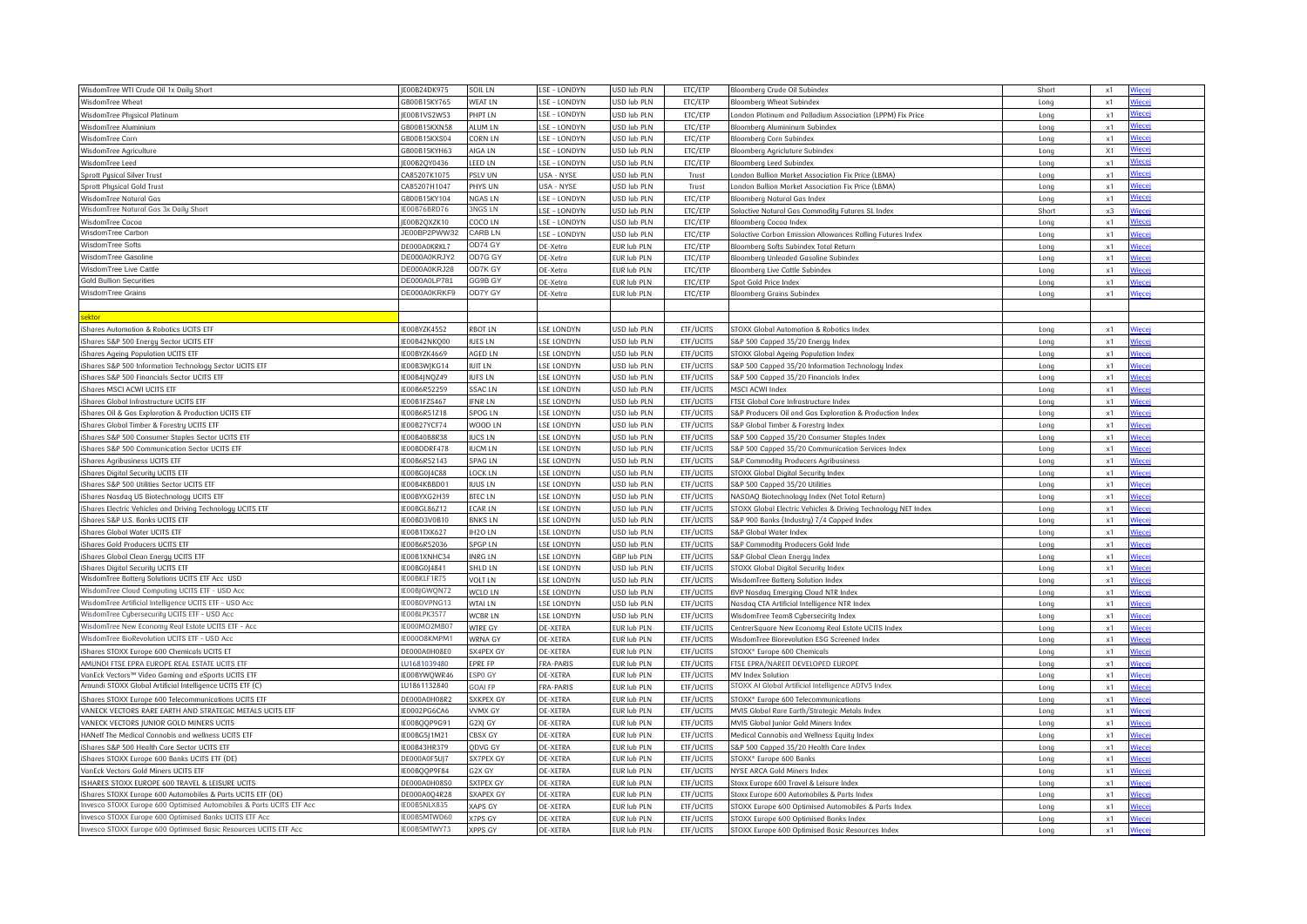| Invesco STOXX Europe 600 Optimised Chemicals UCITS ETF Acc                   | E00B5MTY077 | X4PS GY        | DE-XETRA          | UR lub PLN                | ETF/UCITS              | STOXX Europe 600 Optimised Chemicals Index                                    | Long         | x1         | liece         |
|------------------------------------------------------------------------------|-------------|----------------|-------------------|---------------------------|------------------------|-------------------------------------------------------------------------------|--------------|------------|---------------|
| ivesco STOXX Europe 600 Optimised Construction & Materials UCITS ETF Acc     | E00B5MTY309 | XOPS GY        | DE-XETRA          | EUR lub PLN               | ETF/UCITS              | STOXX Europe 600 Optimised Construction & Materials Index                     | Long         | $\times 1$ |               |
| Invesco STOXX Europe 600 Optimised Financial Services UCITS ETF Acc          | E00B5MTYK77 | <b>XFPS GY</b> | DE-XETRA          | EUR lub PLN               | ETF/UCITS              | TOXX Europe 600 Optimised Financial Services Index                            | Long         | x1         |               |
| Invesco STOXX Europe 600 Optimised Food & Beverage UCITS ETF Acc             | E00B5MTYL84 | 3PS GY         | <b>DE-XETRA</b>   | EUR lub PLN               | ETF/UCITS              | STOXX Europe 600 Optimised Food & Beverage Index                              | Long         | x1         |               |
| Invesco STOXX Europe 600 Optimised Health Care UCITS ETF Acc                 | E00B5MJYY16 | <b>XDPS GY</b> | <b>DE-XETRA</b>   | UR lub PLN                | ETF/UCITS              | STOXX Europe 600 Optimised Health Care Index                                  | Long         | x1         | liece         |
| Invesco STOXX Europe 600 Optimised Industrial Goods & Services UCITS ETF Acc | E00B5MJYX09 | XNPS GY        | DE-XETRA          | EUR lub PLN               | ETF/UCITS              | STOXX Europe 600 Optimised Industrial Goods & Services Index                  | Long         | x1         |               |
| nvesco STOXX Europe 600 Optimised Insurance UCITS ETF Acc                    | E00B5MTXJ97 | XIPS GY        | DE-XETRA          | EUR lub PLN               | ETF/UCITS              | STOXX Europe 600 Optimised Insurance Index                                    | Long         | $\times 1$ | liec          |
| Invesco STOXX Europe 600 Optimised Media UCITS ETF Acc                       | E00B5MTZ488 | <b>XMPS GY</b> | <b>DE-XETRA</b>   | EUR lub PLN               | ETF/UCITS              | STOXX Europe 600 Optimised Media Index                                        | Long         | $\times 1$ | Viecei        |
| Invesco STOXX Europe 600 Optimised Oil & Gas UCITS ETF Acc                   | 0085MTWH09  | <b>KEPS GY</b> | DE-XETRA          | EUR lub PLN               | ETF/UCITS              | STOXX Europe 600 Optimised Oil & Gas Index                                    | Long         | x1         |               |
| Invesco STOXX Europe 600 Optimised Personal & Household Goods UCITS ETF Acc  | E00B5MTZ595 | XOPS GY        | DE-XETRA          | EUR lub PLN               | ETF/UCITS              | STOXX Europe 600 Optimised Personal & Household Goods Index                   | Long         | x1         |               |
| Invesco STOXX Europe 600 Optimised Retail UCITS ETF Acc                      | E00B5MTZM66 | <b>XRPS GY</b> | <b>DE-XETRA</b>   | EUR lub PLN               | ETF/UCITS              | STOXX Europe 600 Optimised Retail Index                                       | Long         | x1         |               |
| Invesco STOXX Europe 600 Optimised Technology UCITS ETF Acc                  | 00B5MTWZ80  | (8PS GY        | <b>DE-XETRA</b>   | UR lub PLN                | ETF/UCITS              | STOXX Europe 600 Optimised Technology Index                                   | Long         | x1         | liece         |
| Invesco STOXX Europe 600 Optimised Telecommunications UCITS ETF Acc          | E00B5MJYB88 | XKPS GY        | <b>DE-XETRA</b>   | EUR lub PLN               | ETF/UCITS              | STOXX Europe 600 Optimised Telecommunications Index                           | Long         | x1         | liece         |
| Invesco STOXX Europe 600 Optimised Travel & Leisure UCITS ETF Acc            | E00B5MJYC95 | <b>XTPS GY</b> | <b>DE-XETRA</b>   | UR lub PLN                | ETF/UCITS              | STOXX Europe 600 Optimised Travel & Leisure Index                             | Long         | x1         |               |
| Invesco STOXX Europe 600 Optimised Utilities UCITS ETF Acc                   | E00B5MTXK03 | <b>K6PS GY</b> | <b>DE-XETRA</b>   | EUR lub PLN               | ETF/UCITS              | STOXX Europe 600 Optimised Utilities Index                                    | Long         | x1         |               |
|                                                                              |             |                |                   |                           |                        |                                                                               |              |            |               |
| egion geograficzny                                                           |             |                |                   |                           |                        |                                                                               |              |            |               |
| iShares Core MSCI World UCITS ETF                                            | E00B4L5Y983 | IWDA LN        | <b>LSE LONDYN</b> | <b>JSD lub PLN</b>        | ETF/UCITS              | MSCI World Index                                                              | Long         | x1         |               |
| iShares MSCI Canada UCITS ETF                                                | E00B52SF786 | <b>CALLIN</b>  | LSE LONDYN        | <b>JSD lub PLN</b>        | ETF/UCITS              | MSCI Canada Index                                                             | Long         | x1         |               |
| iShares China Large Cap UCITS ETF                                            | 00B02KXK85  | DFX LN         | LSE LONDYN        | USD lub PLN               | ETF/UCITS              | FTSE China 50 Index                                                           | Long         | x1         |               |
| iShares MSCI Korea UCITS ETF USD (Dist)                                      | E00B0M63391 | KOR LN         | LSE LONDYN        | JSD lub PLN               | ETF/UCITS              | MSCI Korea 25/50 Index                                                        | Long         | x1         |               |
| iShares MSCI AC Far East ex-Japan UCITS ETF                                  | 00B0M63730  | <b>IDFF LN</b> | <b>LSE LONDYN</b> | USD lub PLN               | ETF/UCITS              | MSCI AC Far East ex-Japan Index(SM)                                           | Long         | x1         |               |
| iShares MSCI China A UCITS ETF                                               | E00BOT3WG13 | <b>NYA LN</b>  | LSE LONDYN        | JSD lub PLN               | ETF/UCITS              | MSCI Ching A Inclusion Index                                                  | Long         | x1         |               |
| iShares MSCI Brazil UCITS ETF USD (Dist)                                     | E00B0M63516 | <b>BZL LN</b>  | LSE LONDYN        | USD lub PLN               | ETF/UCITS              | MSCI Brazil Index(SM)                                                         | Long         | x1         | liece         |
| iShares MSCI Saudi Arabia Capped UCITS ETF                                   | 00BYYR0489  | KSA IN         | LSE LONDYN        | <b>JSD lub PLN</b>        | ETF/UCITS              | MSCI Saudi Arabia 20/35 Index                                                 | Long         | x1         |               |
| iShares MSCI EM Latin America UCITS ETF                                      | E00B27YCK28 | <b>TAM LN</b>  | <b>LSE LONDYN</b> | <b>JSD lub PLN</b>        | ETF/UCITS              | MSCI EM Latin America 10/40 Index                                             | Long         | x1         |               |
| iShares MSCI Australia UCITS ETF                                             | E00B5377D42 | <b>SAUS LN</b> | LSE LONDYN        | <b>JSD lub PLN</b>        | ETF/UCITS              | MSCI Australia Index                                                          | Long         | x1         |               |
| iShares MSCI Eastern Europe Capped UCITS ETF                                 | E00B0M63953 | <b>IEER LN</b> | LSE LONDYN        | USD lub PLN               | ETF/UCITS              | MSCI Eastern Europe 10/40 Index                                               | Long         | x1         |               |
| iShares BRIC 50 UCITS ETF                                                    | 00B1W57M07  | <b>BRIC LN</b> | LSE LONDYN        | <b>JSD lub PLN</b>        | ETF/UCITS              | FTSE BRIC 50                                                                  |              | $\times 1$ | <b>liece</b>  |
| iShares MSCI Turkeu UCITS ETF                                                | 00B1FZS574  | <b>TKY LN</b>  | <b>LSE LONDYN</b> | <b>JSD lub PLN</b>        | ETF/UCITS              | MSCI Turkey Index                                                             | Long<br>Long | x1         | liece         |
| iShares MSCI Taiwan UCITS ETF                                                | E00B0M63623 | <b>TWN LN</b>  | <b>SE LONDYN</b>  | JSD lub PLN               | ETF/UCITS              | MSCI Taiwan 20/35 Index                                                       | Long         | x1         |               |
| iShares MSCI India UCITS ETF                                                 | E00BZCOB185 | NDIA LN        | LSE LONDYN        | USD lub PLN               | ETF/UCITS              | MSCI India Net TR - in USD                                                    | Long         | x1         |               |
| iShares MSCI South Africa UCITS ETF                                          | E00B52XOP83 | <b>SRSALN</b>  | <b>LSE LONDYN</b> | JSD lub PLN               | ETF/UCITS              | MSCI South Africa 20/35 Index                                                 | Long         | $\times 1$ | Viece         |
| iShares MSCI World Islamic UCITS ETF                                         | 00B27YCN58  | SWD LN         | LSE LONDYN        | <b>JSD lub PLN</b>        | ETF/UCITS              | MSCI World Islamic Index                                                      | Long         | x1         | ∕iec∈         |
| iShares MSCI Poland UCITS ETF                                                | E00B4M7GH52 | SPOL LN        | LSE LONDYN        | USD lub PLN               | ETF/UCITS              | MSCI Poland Index                                                             | Long         | $\times 1$ | Viece         |
| iShares MSCI Mexico Capped UCITS ETF                                         | E00B5WHFO43 | MXC LN         | LSE LONDYN        | USD lub PLN               | ETF/UCITS              | MSCI Mexico Capped Index                                                      | Long         | x1         |               |
| iShares MSCI Japan UCITS ETF                                                 | 00B02KXH56  | <b>IPN LN</b>  | <b>LSE LONDYN</b> | USD lub PLN               | ETF/UCITS              | MSCI Japan Index                                                              | Long         | x1         |               |
| uxor Pan Africa UCITS ETF                                                    | U1287022708 | <b>GOM GY</b>  | DE-Xetra          | UR lub USD                | ETF/UCITS              | SGI Pan Africa Index                                                          | Long         | x1         | liece         |
| Xtrackers MSCI Malaysia UCITS ETF                                            | U0514694370 | <b>KCS3 GY</b> | DE-Xetra          | EUR lub USD               | ETF/UCITS              | MSCI Daily Total Return Net Malaysia USD Index                                | Long         | x1         | <i>l</i> iece |
| Xtrackers MSCI Philippines UCITS ETF                                         | U0592215403 | XPQP GY        | DE-Xetra          | EUR lub USD               | ETF/UCITS              | MSCI Philippines Investable TR Net Index                                      | Long         | x1         |               |
| Vanauard FTSE Developed Europe UCITS ETF                                     | 00B945VV12  | <b>VEUR NA</b> | NLD-AMSTER        | EUR lub PLN               | ETF/UCITS              | FTSE Developed Europe Index                                                   | Long         | x1         |               |
| Vanquard FTSE All-World UCITS ETF                                            | 00B3RBWM25  | VWRL NA        | NLD-AMSTER        | UR lub PLN                | ETF/UCITS              | FTSE AllWorld Index                                                           | Long         | x1         |               |
| iShares OMX Stockholm Capped UCITS ETF                                       | F00BD3RY716 | <b>M3X GY</b>  | DE-Xetra          | SEK lub PLN               | ETF/UCITS              | OMX Stockholm Benchmark Cap™                                                  | Long         | x1         |               |
|                                                                              | J2089238039 | PRAE GY        | DE-Xetra          | UR lub PLN                | ETF/UCITS              |                                                                               |              | $\times 1$ |               |
| mundi Prime Europe UCITS ETF DR<br>Amundi ETF MSCI Spain UCITS ETF           | R0010655746 | S1 FP          | FRA-Paris         | EUR lub PLN               | ETF/UCITS              | Solactive GBS Developed Markets Europe Large Mid Cap Indx<br>MSCI Spain Index | Long<br>Long | x1         | 'iec          |
| SPDR MSCI ACWI IMI UCITS ETF                                                 | E00B3YLTY66 | SPYI GY        | DE-Xetra          | UR lub PLN                | ETF/UCITS              | MSCI All Country World IM Index                                               | Long         | x1         |               |
| SPDR MSCI ACWI UCITS ETF                                                     | E00B44Z5B48 | SPYY GY        | DE-Xetra          | EUR lub PLN               | ETF/UCITS              | MSCI All Country World Index                                                  | Long         | x1         |               |
| SPDR MSCI EM Asia UCITS ETF                                                  | E00B466KX20 | SPYA GY        | DE-Xetra          | EUR lub PLN               | ETF/UCITS              | MSCI EM Asia Index                                                            |              | x1         | <b>liecei</b> |
| PDR MSCI Emerging Markets Small Cap UCITS ETF                                | E00B48X4842 | SPYX GY        | DE-Xetra          | UR lub PLN                | ETF/UCITS              | MSCI Emerging Markets Small Cap Index                                         | Long<br>Long | $\times 1$ | Viece         |
| Xtrackers MSCI Singapore UCITS ETF 1C                                        | U0659578842 | <b>XBAS GY</b> | DE-Xetra          | UR lub PLN                | ETF/UCITS              | MSCI Singapore IM Index                                                       | Long         | x1         |               |
| <b>HSBC MSCI Canada UCITS ETF</b>                                            | 0085187Z02  | <b>HAZR GY</b> | DE-Xetra          | EUR lub PLN               | ETF/UCITS              | MSCI Canada Index                                                             |              | x1         | liece         |
| <b>HSBC MSCI China UCITS ETF</b>                                             | E00B44T3H88 | H4ZP GY        | DE-Xetro          | UR lub PLN                | ETF/UCITS              | MSCI China Index                                                              | Long<br>Long | x1         |               |
| HSBC MSCI EM Latin America UCITS ETF                                         | E00B4TS3815 | ዘ4ZW GY        | DE-Xetra          | UR lub PLN                | ETF/UCITS              | MSCI EM Latin America Index                                                   | Long         | x1         |               |
| HSBC Emerging Market Sustainable Equtiy UCITS ETF                            | 00BKY59G90  | 44Z1 GY        | DE-Xetro          | UR lub PLN                | ETF/UCITS              | FTSE Emerging ESG Low Carbon Select Index                                     | Long         | x1         |               |
| <b>HSBC MSCI Indonesia UCITS ETF</b>                                         | E00B46G8275 | <b>HAZT GY</b> | DE-Xetra          |                           |                        | MSCI Indonesia Index                                                          |              | x1         |               |
| HSBC MSCI Korea Capped UCITS ETF                                             | E00B3Z0X395 | H4Z9 GY        | DE-Xetra          | EUR lub PLN<br>UR lub PLN | ETF/UCITS<br>ETF/UCITS | MSCI Korea Capped Index                                                       | Long         | x1         |               |
| HSBC MSCI Malaysia UCITS ETF                                                 | E00B3X3R831 | H4ZV GY        | DE-Xetro          | UR lub PLN                | ETF/UCITS              | <b>MSCI Malausia Index</b>                                                    | Long         | x1         | liece         |
| HSBC MSCI Mexico Capped UCITS ETF                                            | E00B3OMYK80 | 14ZS GY        | DE-Xetra          |                           |                        | MSCI Mexico Capped Index                                                      | Long         |            |               |
| HSBC MSCI Taiwan Capped UCITS ETF                                            | E00B3S1J086 | 44ZU GY        |                   | UR lub PLN                | <b>ETF/UCITS</b>       | MSCI Taiwan Capped Index                                                      | Long         | x1         |               |
| <b>HSBC MSCI Turkey UCITS ETF</b>                                            | E00B5BROB73 | H4ZK GY        | DE-Xetra          | EUR lub PLN               | ETF/UCITS              | MSCI Turkey Index                                                             | Long         | $\times 1$ |               |
| <b>HSBC MSCI World UCITS ETF</b>                                             | E00B4X9L533 | 44ZJ GY        | DE-Xetra          | UR lub PLN                | <b>FTF/UCITS</b>       | MSCI World Index                                                              | Long         | x1         |               |
| <b>HSBC MSCI IAPAN UCITS ETF</b>                                             |             | 14ZC GY        | DE-Xetra          | UR lub PLN                | ETF/UCITS              |                                                                               | Long         | x1         |               |
|                                                                              | E00B5VX7566 |                | DE-Xetra          | UR lub PLN                | ETF/UCITS              | MSCI Japan Index                                                              | Long         | x1         |               |
|                                                                              |             |                |                   |                           |                        |                                                                               |              |            |               |